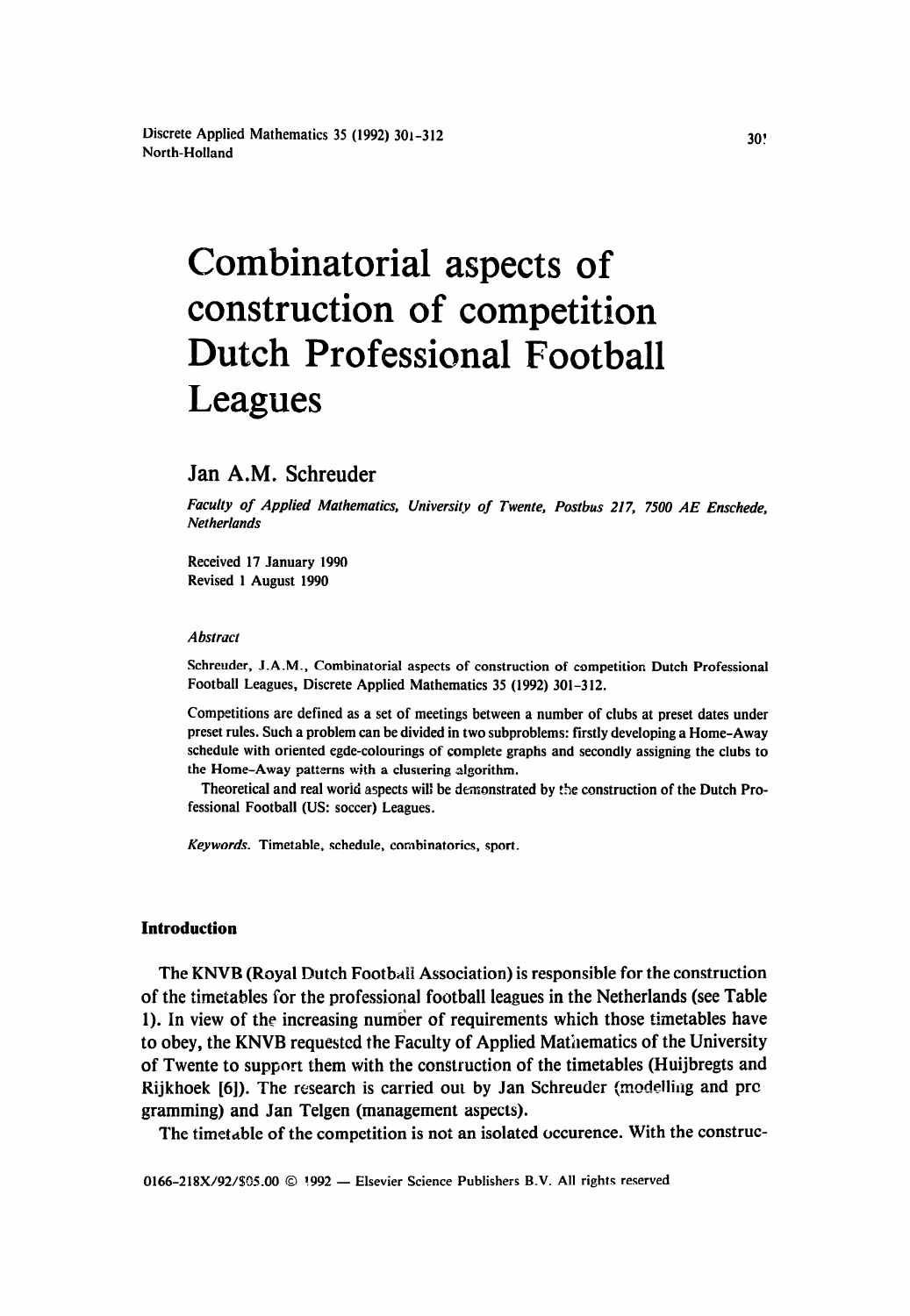| Top-league |                        |            | First-league         |  |  |  |
|------------|------------------------|------------|----------------------|--|--|--|
| <b>PSV</b> | <b>PSV</b>             | Pec        | <b>PEC Zwolle</b>    |  |  |  |
| AJX.       | Ajax                   | Vvv        | <b>VVV</b>           |  |  |  |
| <b>TWT</b> | FC Twente              | Vnd        | Veendam              |  |  |  |
| <b>FEY</b> | Feyenoord              | Exc        | <b>Excelsior</b>     |  |  |  |
| <b>RJC</b> | Roda JC                | Az         | AZ.                  |  |  |  |
| <b>GNG</b> | FC Groningen           | Hrv        | <b>SC</b> Heerenveen |  |  |  |
| <b>BDB</b> | <b>BVV Den Bosch</b>   | Nac        | <b>NAC</b>           |  |  |  |
| <b>FTS</b> | <b>Fortuna Sittard</b> | Svv        | <b>SVV</b>           |  |  |  |
| <b>VOL</b> | FC Volendam            | Gae        | <b>GA Eagles</b>     |  |  |  |
| <b>HRL</b> | Haarlem                | <b>Gfs</b> | De Graafschap        |  |  |  |
| <b>RKC</b> | RKC                    | Cam        | Cambuur              |  |  |  |
| <b>SPA</b> | Sparta R.              | Hrc        | SC Heracles'74       |  |  |  |
| <b>UTR</b> | FC Utrecht             | Ehv        | Eindhoven            |  |  |  |
| <b>MVV</b> | MVV                    | Ds9        | <b>DS'79</b>         |  |  |  |
| WII        | Willem II              | Tel        | Telstar              |  |  |  |
| <b>VTS</b> | Vitesse                | Hel        | <b>Helmond Sport</b> |  |  |  |
| <b>DHG</b> | FC Den Haag            | Rbc        | <b>RBC</b>           |  |  |  |
| <b>NEC</b> | <b>NEC</b>             | Emn        | Emmen                |  |  |  |
|            |                        | Wag        | Wageningen           |  |  |  |

Table 1: Names clubs

tion we have to take into account the requirements of the different parties involved like municipalities, police, railways, FIFA (International Football Federation), the clubs and press (especially television).

One of the starting points with the development of the competition timetables is that it could not be carried out by a once and for all established computerprogram. The reasons are that the construction of the timetable is only needed once a year and it has to be adjusted every year in view of the fast changes in the environment of football. A computerprogram in itself, however, can offer important support with the construction.

The main objective of our approach is that the final timetable to use is chosen based upon such norms and qualifications, that the interests of all parties involved can be handled in a balanced way by the KNVB.

In this paper we will discuss the construction of the Dutch Professional Football Leagues, as executed in 1989/90. The top-league consists of 18 clubs and 126 requirements (after selection!) have to be considered. The emphasis is on the way the combinatorial aspects are taken into account.

## **Problem**

A timetable or roster consists of a set of meetings (or resources) assigned to time periods. The well-known term scheduling is, certainly in literature, reserved for assigning jobs/activities to machines.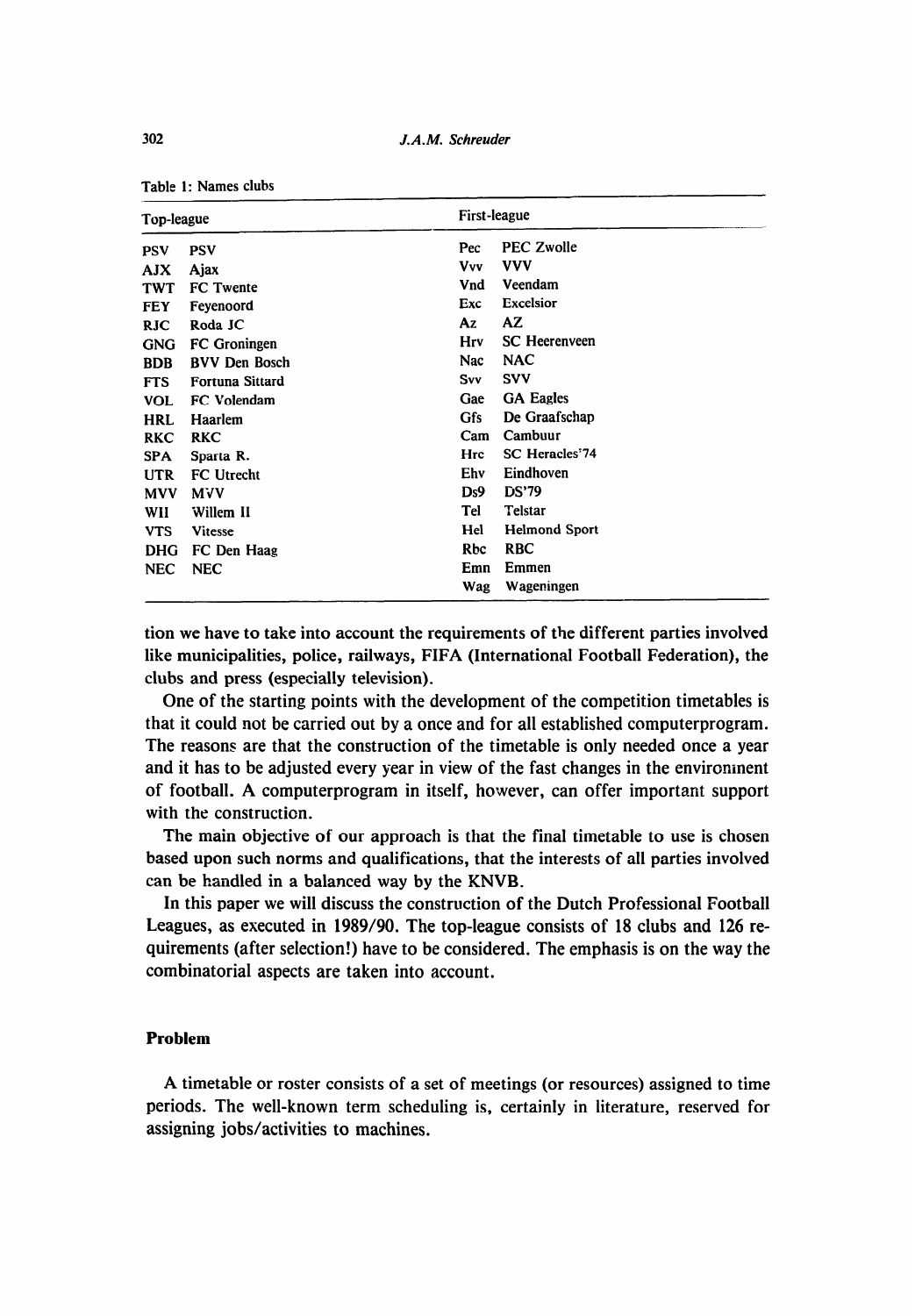A timetable of a sportscompetition consists of a set of fixed dates or rounds. In each round each club plays one match: either at home or away or is free (odd number of clubs). in such a competition all clubs meet each other twice: one home match and one away match: one match in the first half of the competition and the



Fig. 1. Mutual relations clubs 1989/90.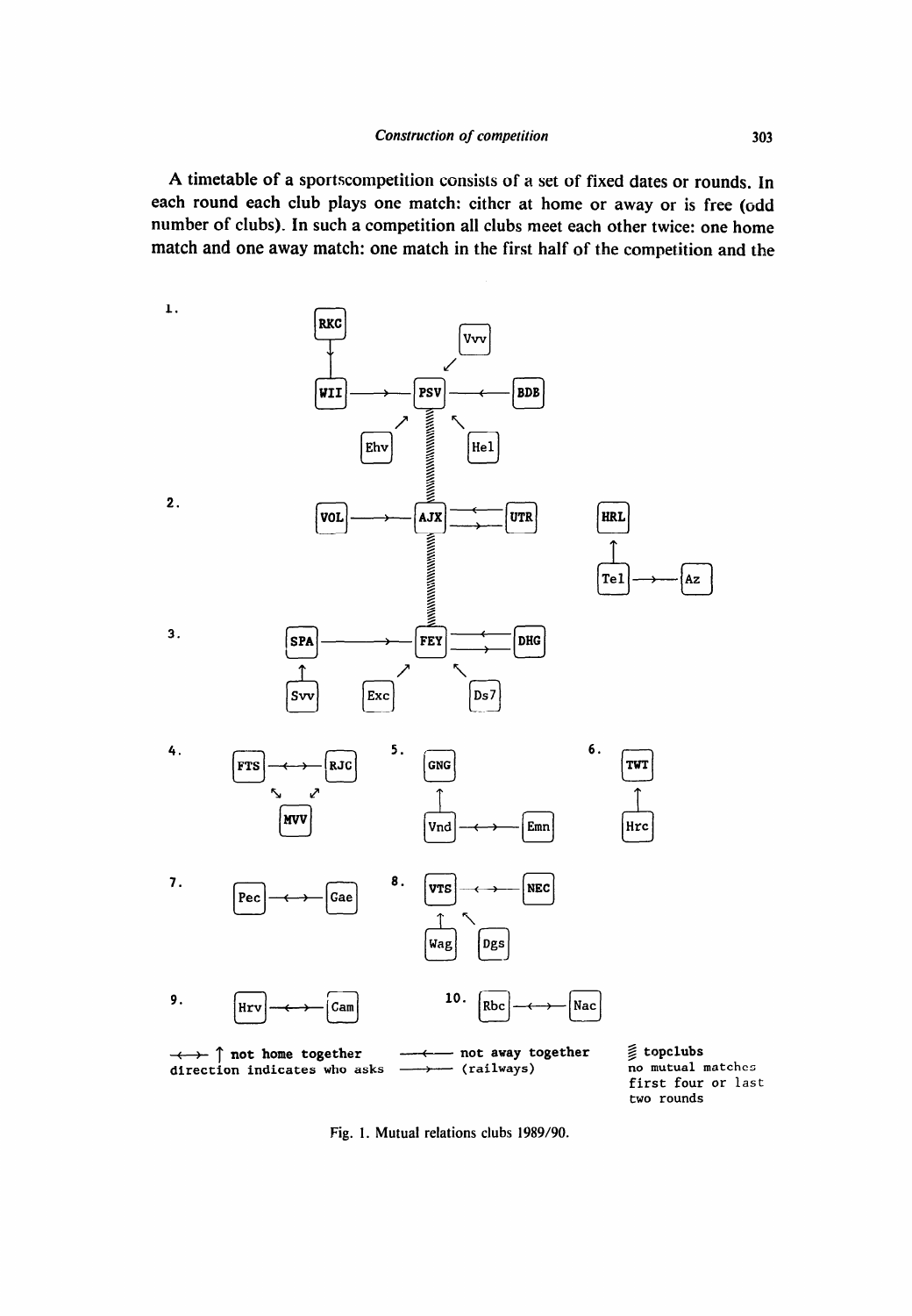other in the second half. Once the first hal: of a competition is scheduled, the second half is fixed and consists of the complement of the first half. Only rounds can be exchanged, not single matches **[l 1,15,16]** without disturbing the optimal alternating pattern of home and away matches for the clubs.

The dates for the matches are fixed bv KNVB taking into account the already established international matches and  $\mathfrak{c}$  essible European Cup matches. Based on these dates we have to decide per round which clubs would meet each other and which one of each pair plays at home.

The requirements of all parties involved are now-a-days so complex and often in conflict that all possible timetables - for *n* clubs  $O(n \cdot (n-1)!)$  - have to be considered. These requirements can be divided in the following three categories.

(1) *Commercial aspects.* Clubs which are located so close together that they share the same fans, like to play their home matches in different rounds. Also, other events which attract the same kind of public should be avoided such that the club plays an away match on that date.

(2) *Sportive aspects.* A club promoted to the top league plays the first match at home. Schedules should have an optimal alternating ordering of the home and away matches for each club. Before each round, all clubs should have played the same number of matches.

(3) *Organisational.* One of the most important requirements nowadays is based upon the behaviour the hooligans under the fans, e.g. clubs with those fans are not allowed to play away matches during the week [6].

Examples of relations between the clubs are given in Fig. 1. The ordering of the requirements is not fixed and changes from year to year.

The basic requirement of a competition is that it must be fair, i.e., all the parties involved have the feeling the above requirements are met in a balanced way and their wishes are taken seriously.

## **Mathematical formulation and representation**

A mathematical formulation of the problem is the following [11].

For an even number *2n* of clubs, let i and j denote the index for the clubs, and  $t (= 2n - 1)$  denote the index for the rounds. Let  $x_{ijt}$  a zero-one variable with value one if club *i* plays at home against club *j* in round *t*, and value zero otherwise. Determine  $X = [x_{ij}]$  as a zero-one matrix with  $n \cdot (2n - 1)$  one's. Then, X is a competition if and only if

$$
\sum_{i=1}^{2n} (x_{ijt} + x_{jit}) = 1 \qquad \forall j, t
$$
 (1)

and

$$
\sum_{i=1}^{2n-1} (x_{ij} + x_{jii}) = 1 \quad \forall j \neq i.
$$
 (2)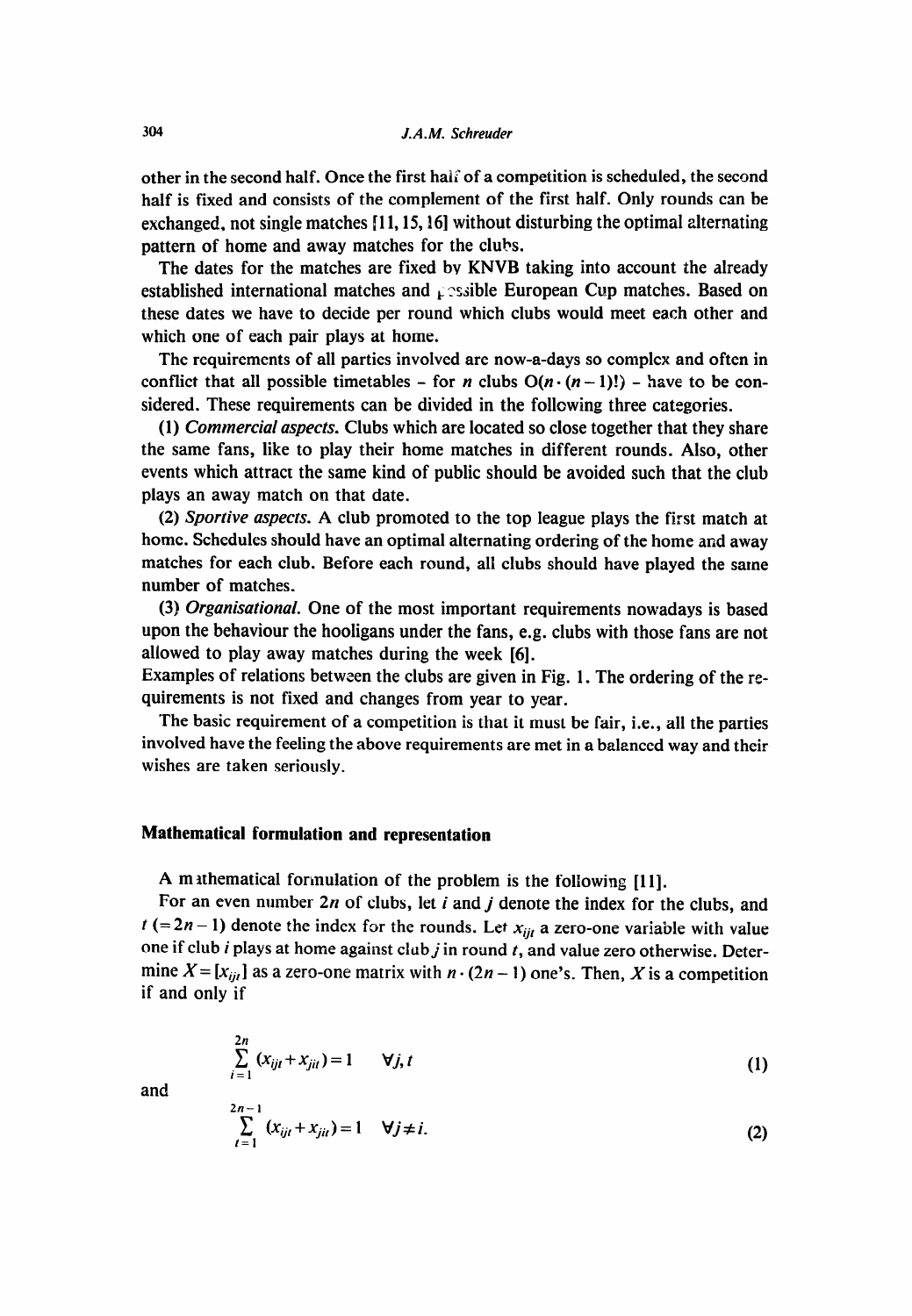

|        | 1st RCUND         |                   | 2nd ROUND |
|--------|-------------------|-------------------|-----------|
|        | $1 \Rightarrow 2$ | $2 \rightarrow 3$ |           |
|        | $7 = 3$           | $1 + 4$           |           |
|        | $6 \rightarrow 4$ | $7 \rightarrow 5$ |           |
| 5 free |                   | 6 free            |           |
|        |                   |                   |           |

Hamiltonial path:  $6 \Rightarrow 4 \rightarrow 1 \Rightarrow 2 \rightarrow 3 \Rightarrow 7 \rightarrow 5$ 

**Fig. 2. Associated graph competition seven clubs.** 

(1) One of each pair per round plays at home.

(2) Each club plays one match against all opponents.

This formulation, however, cannot be used to solve the problem in real time. The value is to use it as a test for the correctness of any proposition for constructing a timetable (validation). Based upon this, the link between competitions and edgecolourings of complete graphs can be made (see Fig. 2). The vertices of such an associated graph represent the clubs, the edges represent the matches of the first half (or second) of the competition. The different rounds are represented by colouring the edges (one colour per round). The orientation of the edges (direction) points out which of the two clubs incident with such an edge plays at home. We used  $K_{2n-1}$ , the complete graph on  $2n - 1$  vertices, which represents the first half of the competition for an odd number of clubs.

## **Analysis**

As already mentioned in the problem section, the construction of the timetable is NP-hard. Therefore we divide it into the following two subproblems in order to find an approximate solution as good as possible. This approach is illustrated for six clubs in Fig. 3.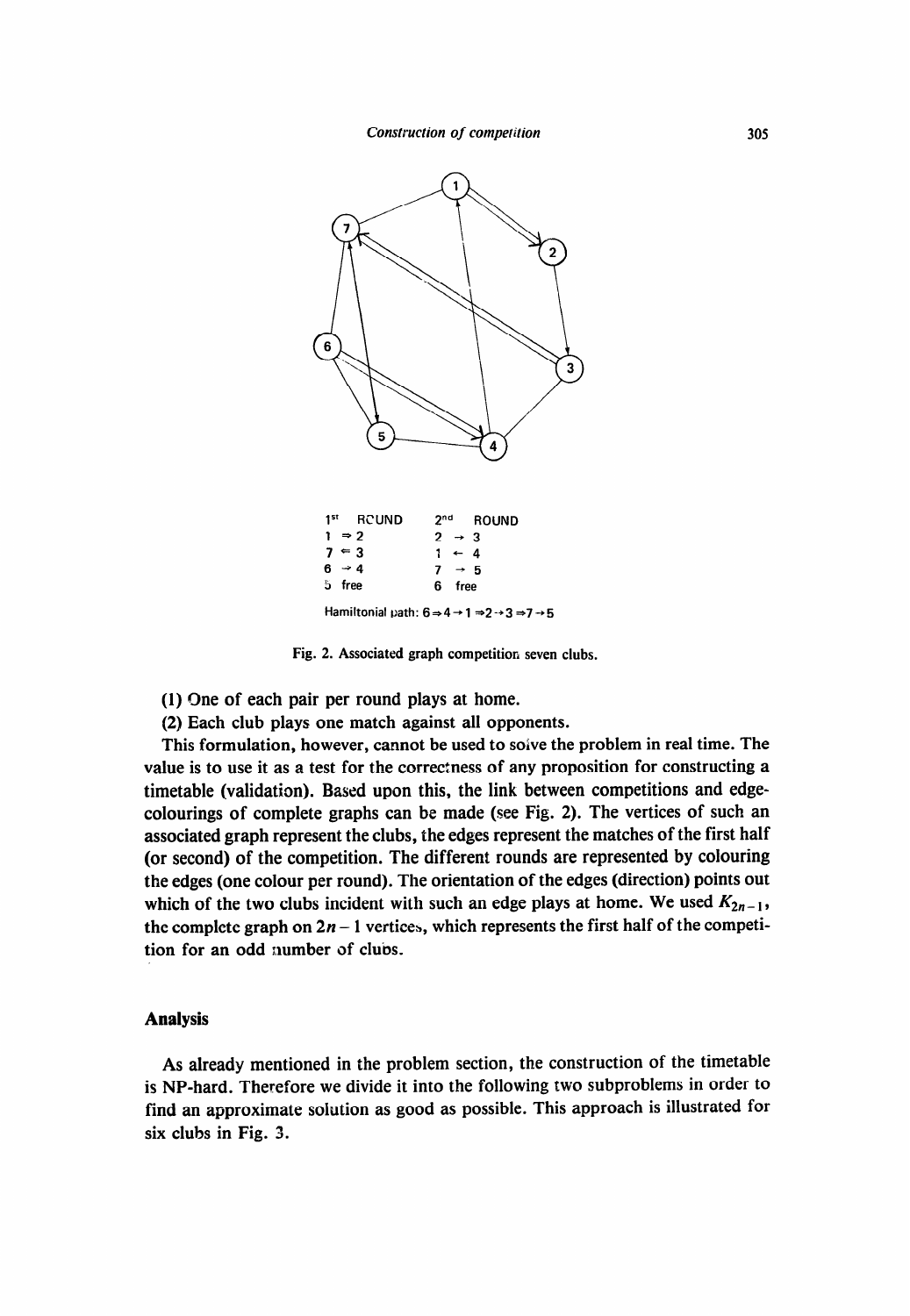Firstly, we develop a basis schedule in which the Home-Away pattern (HAP) is fixed. The HAP is represented in Fig.  $3(a)$ , where in each row *i* the opponents in the different rounds of a club *i* are given and  $a + sign$  denotes a home match for *i*. For example,  $HR_{3,4} = -1$  means that the club which gets  $HAP_3$  plays in the fourth round away against the club with  $HAP<sub>1</sub>$ .

Secondly, we assign the clubs to the HAP's such that as much as possible requirements are fulfilled given their mutual weights. This assignment is represented in Fig. 3(b), where the capital letters denote the real clubs with their mutual relations and requirements to fulfill. In Fig.  $3(c)$  the competition timetable is given as a combination of Fig. 3(a) and 3(b).

The basis schedule (HAP) is developed by determining an oriented edge-colouring of  $K_{2n-1}$ . The object is to find such a schedule that the number of breaks – two home matches or two away matches in succeeding rounds - is minimum.

The construction of a HAP is based on the following constructive theorem [12].

# *Theorem. The HAP of an odd number of clubs contains no breaks. The HAP of an even number of clubs, however, contains 2n - 2 breaks.*

The following starting points are essential for the construction of the HAP's.

Start with an odd number of nodes:  $2n - 1$ . Put these nodes in the form of a  $(2n - 1)$ -gon (as on a circle with equal distances between neighbours). According to familiar topological properties,  $K_{2n-1}$  can be partitioned in  $2n-1$  partial subgraphs G such that each G consists of one boundary edge and its parallels (see Fig. 2). Those graphs G have no edge in common. Also known is that  $K_{2n-1}$  can be coloured with  $2n-1$  colours (chromatic number  $\chi$ ). If we assign to each G a different colour, then G represents the pairings of one round. The node which is not incident with an edge of G is called a free node and represents the club which has no match in that round.

In order to decide which one of each pair of nodes plays at home, all the edges have to be directed (orientation). This direction is carried out such that each two

|                     |                                  |              |           |                              | + home       |                                                                       |             |                 |          | + home   |                   |
|---------------------|----------------------------------|--------------|-----------|------------------------------|--------------|-----------------------------------------------------------------------|-------------|-----------------|----------|----------|-------------------|
|                     |                                  | <b>ROUND</b> |           |                              |              |                                                                       | <b>DATE</b> |                 |          |          | away              |
| HAP                 |                                  |              |           | $\qquad \qquad \blacksquare$ | away         | <b>CLUB</b><br><b>CLUB</b><br>HAP                                     |             |                 |          |          |                   |
| ı<br>$\overline{2}$ | $+7$<br>$\overline{\phantom{0}}$ | -4<br>$+3$   | $-5$      |                              | -5<br>$+4$   | A<br>1<br>A<br>$\leftrightarrow$<br>B                                 | +E<br>-C    | $-c$<br>+D      | +B<br>-A | +F<br>+E | – D<br>-5         |
| 3                   | +5                               | -2           | +4        | -6<br>- 1                    | +6           | 6<br>в<br>$\leftrightarrow$<br>C<br>C<br>$\leftrightarrow$<br>4<br>D  | +B<br>–F    | $+A$<br>В<br>×. | –F<br>+E | +D<br>-C | -E<br>+A          |
| 4<br>5              | +6<br>-3                         | +1<br>-6     | ٩<br>$+2$ | $+5$<br>-4                   | $-2$<br>$+1$ | 5.<br>D<br>$\leftrightarrow$<br>E<br>2<br>E<br>$\leftrightarrow$<br>F | -A<br>+D    | +F<br>-E        | -D<br>+C | -B       | +C                |
| 6                   |                                  | +5           |           | $+2$                         | -3           | 3<br>F<br>$\leftrightarrow$                                           | 6           |                 | 8        | -A<br>9  | $+B$<br>10        |
| (a)                 |                                  |              |           |                              |              | (b)                                                                   |             |                 |          |          | $\left( c\right)$ |

Fig. 3. (a) A basis schedule for six clubs. (b) Assignment in view of requirements. (c) Competition timetable combination of (a) and (b).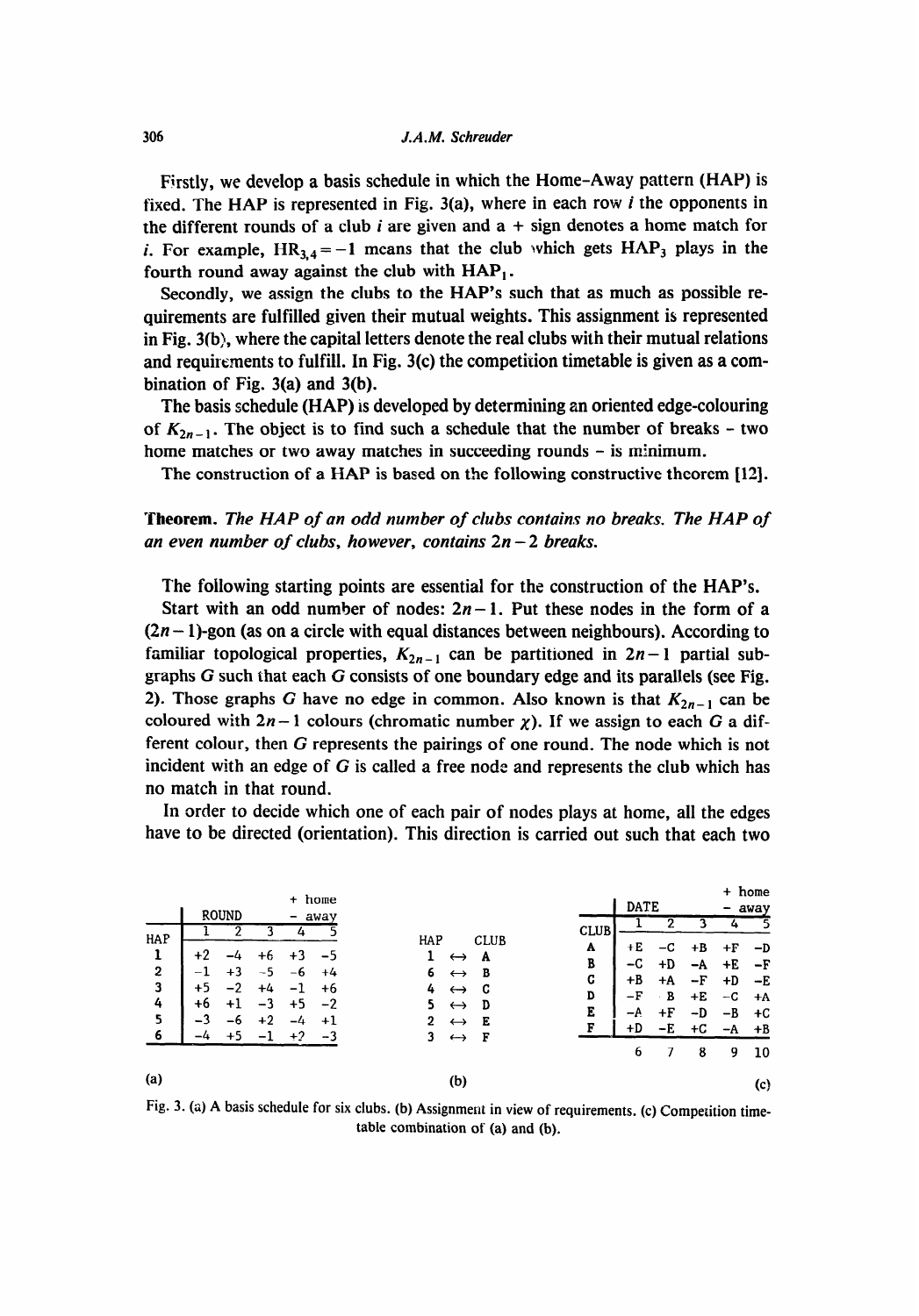succeeding rounds  $(G_i$  and  $G_{i+1}$ ) form a directed Hamiltonian path. This path consists alternatingly of the first and second round (the graph which consists of  $G_i$  and  $G_{i+1}$  is bipartite).

All the nodes have one in-going and one out-going edge (or arrow) except the start node (out-going) and the end node (in-going). When an in-going edge represents a home match (the out-going an away match), then there are no breaks in the second round  $G_{i+1}$ . So, the HAP of an odd number of breaks contains no breaks.

For an even number of clubs, add a 2nth club which plays against the free node in each round. Give this  $2n$ th club a HAP with no breaks. As each original free node has in-going edge in the proceeding round and an out-going in the succeeding round of the round when he is not playing, there are exactly  $2n-2$  breaks (no break in the first round).

Executing the construction in the above described way needs no backtracking. Each HAP has a complement [16].

Properties of the HAP as applied to the competition timetable are given in Fig. 4. Important is that once the HAP's are established, they may not be changed. This is due to the fact that the different leagues are related through their HAP's. A club located in the neighbourhood of a club in a higher league wants to play a complementary HAP (see Fig. 4(a)) like  $HAP_1$  and  $HAP_2$  in Fig. 3(a).

Assigning the clubs to HAP's is a NP-hard problem based on the conflicting objectives and the uncertainty of the mutual weights for the different requirements. In case of *n* clubs, the solution space of n! has to be evaluated.

## **Models**

There are a lot of models available with which the assignment of clubs to given HAP's can be formulated.

A first formulation only allows requirements for individual clubs. Suppose, there are n clubs and, consequently, *n* HAP's. Let i denote the index for the clubs and j denote the index for the **HAP**'s. Let  $x_{ij}$  be a zero-one variable with value one if club *i* gets HAP<sub>i</sub> and value zero otherwise. Let  $c_{ij}$  be a weight function indicating the relative value of the assignment. For example, a club wants to play not at home at a certain date, then only some HAP's are allowed (see  $-$  sign in Fig. 3(a)) and



Fig. 4. (a)  $\land$  and  $\land$  no home matches together. (b)  $\lor$  and  $\lor$  no home matches together with  $\lor$ . (c)  $\lor$ , G and IH no home matches together.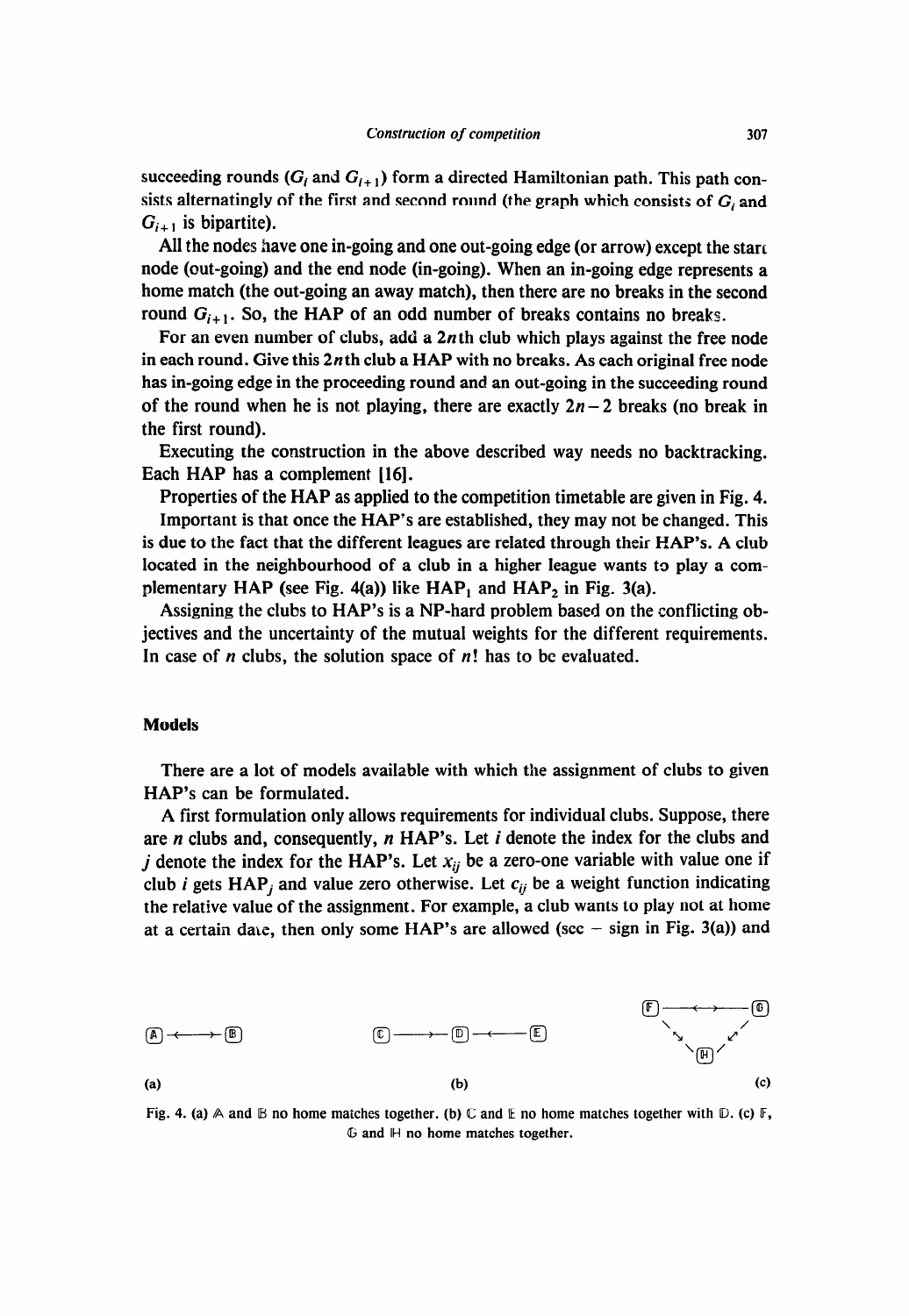*the* **importance is not the** same for each club or date. Then, a competition timetable **can be** constructed with the following model.

$$
\text{Maximise} \quad \sum_{i=1}^{n} \sum_{j=1}^{n} c_{ij} x_{ij}, \tag{3}
$$

subject to 
$$
\sum_{i=1}^{n} x_{ij} = 1 \quad \forall j,
$$
 (4)

$$
\sum_{j=1}^{n} x_{ij} = 1 \quad \forall i. \tag{5}
$$

Of course, each HAP should be assigned to exactly one club (4) and each club gets one HAP (5).

This model would be sufficient and easy to solve, if the requirements could be restricted to preferences of clubs to HAP's. But, quite common, combinations of clubs (see also Fig. 1) and HAP's are important. For example, two closely located club.5 require complementary HAP's. The model should be extended in the following way.

Let i and j denote the index for the clubs, p and q denote the index for the HAP's. Let  $h_{pq}$  denote the number of home matches together if  $HAP_p$  and  $HAP_q$  are combined and  $x_{ip}$  a zero-one variable with value one if club *i* is assigned to  $HAP_p$ . Then the following linear and quadratic model can be constructed.

Maximise 
$$
\sum_{i} \sum_{p} c_{ip} x_{ip} + \sum_{i} \sum_{j} \sum_{p} \sum_{q} h_{pq} x_{ip} x_{jq},
$$
 (6)

subject to 
$$
\sum_{i} x_{ip} = 1 \qquad \forall p,
$$
 (7)

$$
\sum_{p} x_{ip} = 1 \qquad \qquad \forall i,
$$
 (8)

| <b>CLUSTER</b> |                |                                            |                         |  |  |  |
|----------------|----------------|--------------------------------------------|-------------------------|--|--|--|
| F              | G<br>M         | F<br>A                                     |                         |  |  |  |
| $c$ $c$ $c$    | $c\ c\ c$<br>1 | $c \ c \ \textit{c} \ \textit{+ weights}$  |                         |  |  |  |
| 1              | 1              | $\mathbf{1}$<br>1<br>1<br>⇒ one club<br>11 |                         |  |  |  |
|                |                |                                            | MIN CX<br>S.T. $Ax = 1$ |  |  |  |
| 111            | 111<br>111     | 111<br>$\Rightarrow$ one HAP<br>111        |                         |  |  |  |
|                | 1<br>1         | 1<br>1                                     |                         |  |  |  |

Fig. 5. Set partitioning.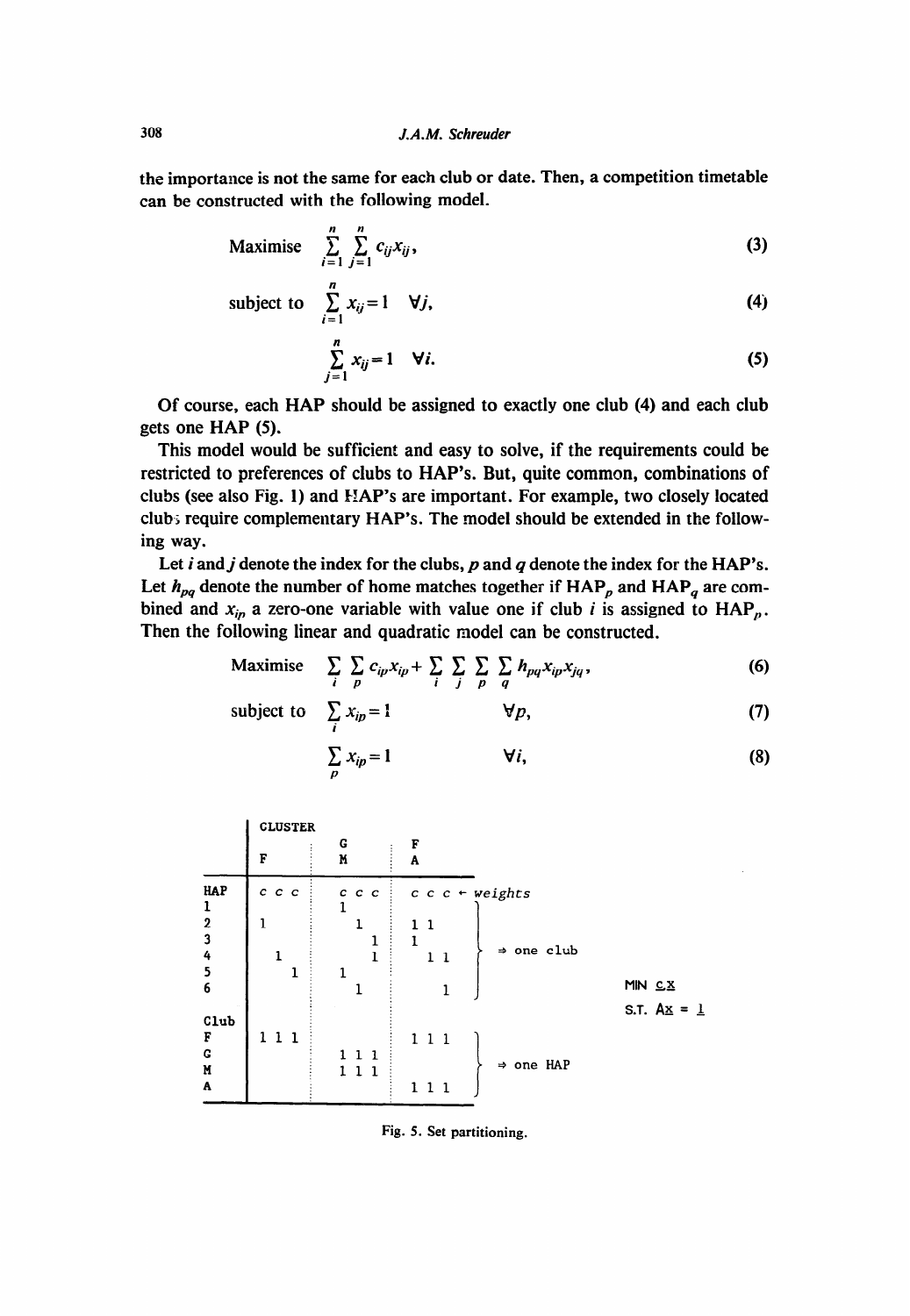$$
\sum_{j} \sum_{q} h_{pq} x_{ip} x_{jq} \leq h m_{ij} \quad \forall i, p. \tag{9}
$$

Like in the preceding model (7) and (8) assure: one club  $\Leftrightarrow$  one HAP. If  $hm_{ij}$ denotes the maximal number of allowed home matches together of club *i* and j, then (9) assures that this number is not violated.

Known from the literature (quadratic assignment [lo]) is that these kinds of models, even for small sizes  $(n \leq 17)$ , are hard to solve.

A nice and illustrative example for modelling all possible requirements is the set partitioning approach as presented in Fig. 5.

Each club or combination of clubs (= cluster) is represented in the columns and the HAP's in the rows. We put one in a column if a cluster uses the corresponding HAP. Of course, each scheme may only be used by one club. In order to assure that each club uses only one scheme we add a row for each club putting a one if the club belongs to the ciuster of that column. The order in which the requirements are fulfilled determines the composition of the clusters.

In order to solve the described problem, two approaches in literature are worth mentioning. A representative for the level-by-level heuristics is branch-and-bound with columngeneration [9] and for the stochastic search methods simulated annealing [7,8]. For our final approach we took the properties which uses the structural and feasible part from the level-by-level methods and the higher chance for finding a global solution from the stochastic search ones.

## Approach

AS pointed out in literature [3], the kind of problems as described here cannot be solved in real time with exact algorithms. Therefore, we settled for the following approach, see Fig. 6.

The requirements are divided into hard ones - the constraints - and soft ones the objective function - [2]. The requirements in between are alternately classified as hard or soft ones in order to determine the robustness of the found solutions. This division is prescribed by a national committee (commissie Waal) in which the municipalities, the police and the railways are represented.

Important here is that the classical concept of feasibility is exchanged for acceptable [14]. This means that the way of approaching the problem convinces people that the solution offered is the best one considering the circumstances. Feasibility viewed as how the requirements are fulfilled - some will be violated ! - is less important in real world applications.

In order to reach for a solution, we firstly generate all possible combinations in an implicit way. We keep only those combinations which fulfill the hard demands. Of course, this generation have to take place in a constructive way. We actually built our solution space starting with partial solutions without violating the optimal solution. We determine these solutions with the clusters which are described for the set-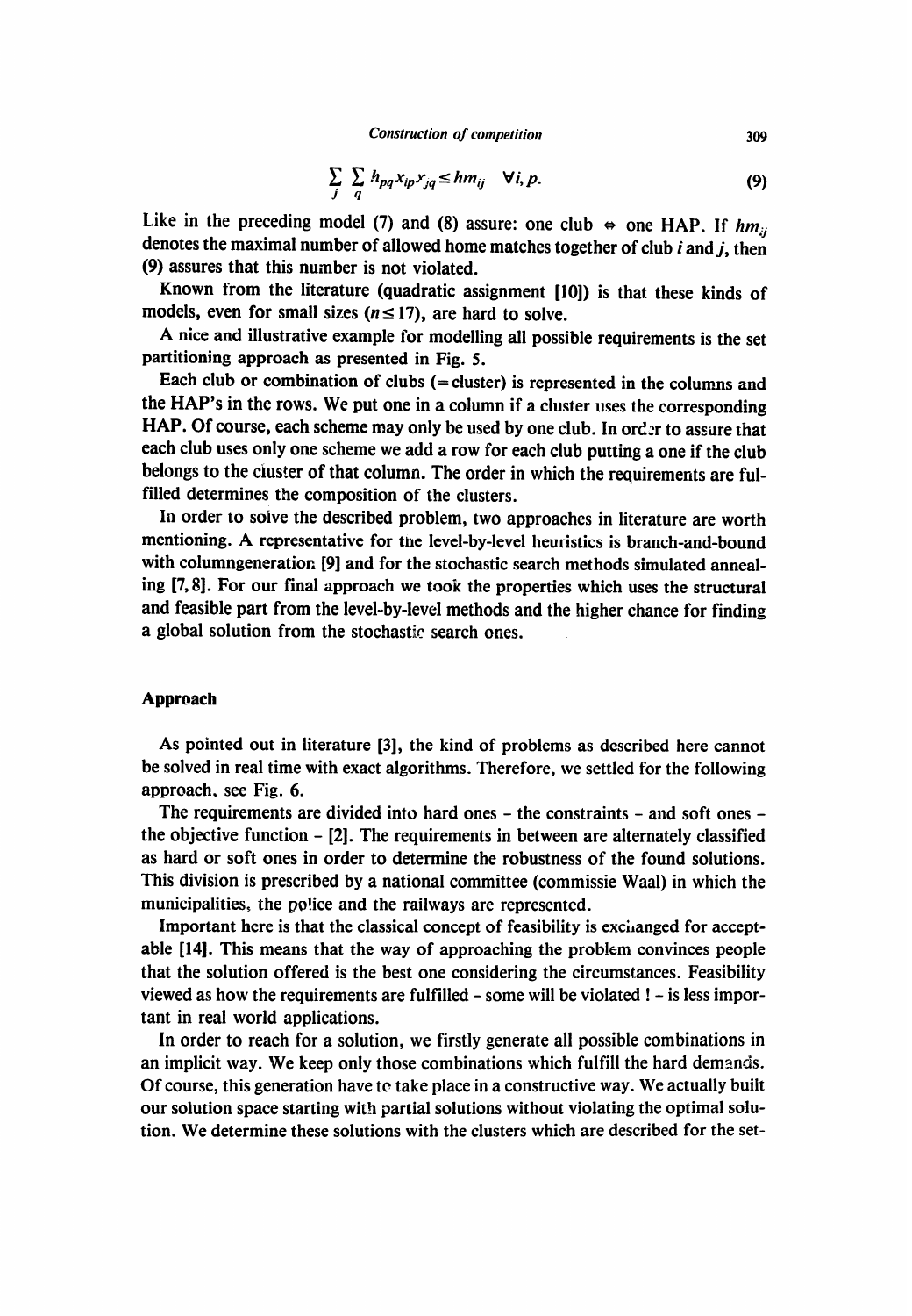partitioning approach in the model section. This (heuristic) way of approach is called construction and partitioning [17].

The possibility to combine clusters in order to determine a solution while reducing the solution space, depends strongly on whether the clusters are disjunct or not.

(A) No clubs in common:  $\bigcap = \emptyset$ .

Reduction if clubs have at least one HAP in common.

(B) Clubs in common:  $\bigcap \neq \emptyset$ .

Reduction if

(i) common clubs have not the same HAP;

(ii) not-common clubs like (A).

These rules and even more sophisticated are known for the satisfiability problem [4,131.



Fig. 6. Applied approach.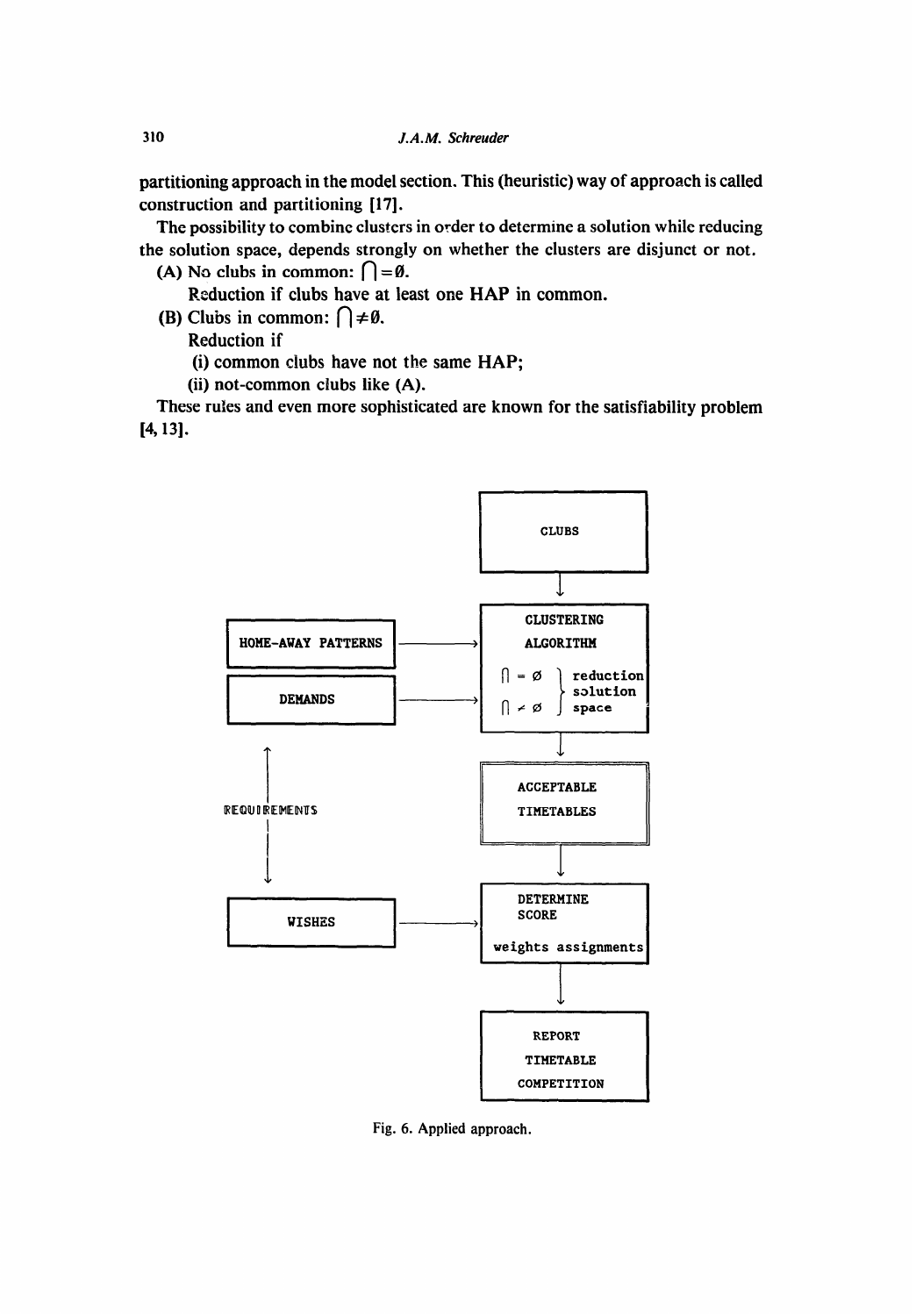The solution space for the example of Fig. 5 exists of cluster FAGM with respectively the HAP's 2315, 2415 and 4615.

Secondly we give a weight to all wishes in order of their importance. Of course, the mutual weight of the wishes is hard to establish. Not only is the given preference not unique (transitivity does not hold), but also the combination realized in the final solution determines the value of the wishes.

Finally we calculate the score of each remaining combination (just keep the 5 highest) and tbe frequency distribution of the wishes fulfilled. These results are presented to the football leagues.

The approach described in this paper is applied to the construction of the timetable for the competition 1989/90 of the top-league in Holland consisting of 18 clubs. A total of 126 requirements are considered of which 80% is realized. For this 4700 timetables are constructed (the reduced solution space) and then evaluated on an Olivetti-M24 PC ( $\leq$ 2 minutes). Of course, this construction is repeated several times in order to get some insight in the sensibility of the weights.

# **Conclusion**

The construction of timetables for the Dutch Professional Football Leagues leads to an interesting problem with different theoretical and practical aspects which are strongly related. In view of fast changing circumstances of our society there are still a lot of aspects to be considered.

More theoretical based is the ordering of the timetable, minimal lengths of same opponents, and equal opportunities for all clubs in the solution space of the demands. More practical is the division of the requirements in demands and wishes, and the weight of those wishes. Also the significance of recent developments like neural networks, simulated annealing, tabu search [5] and genetic generation could be taken into account. However, there is not always time and room for an extensive search for those solutions. What really counts is the way of approach, not the used techniques.

Computerprograms can play an important part in realizing and supporting solutions.

## **References**

- [l] D.C. Blest and D.G. Fitzgerald, Scheduling sports competitions with a given distribution of times, Discrete Appl. Math. 22 (1988) 9-19.
- [2] H.A. Eiselt and G. Laporte, Combinatoria! optimization problems with soft and hard requirements, J. Oper. Res. Soc. 38 (1987) 785-795.
- [3] H.A. Fleuren, A computational study of the set partitioning approach for vehicle routing and scheduling problems, Ph.D. Thesis, University of Twente, Enschede (1988).
- [4] M.R. Carey and D.S. Johnson, Computers and Intractability (Freeman, San Francisco, **CA, 197%**